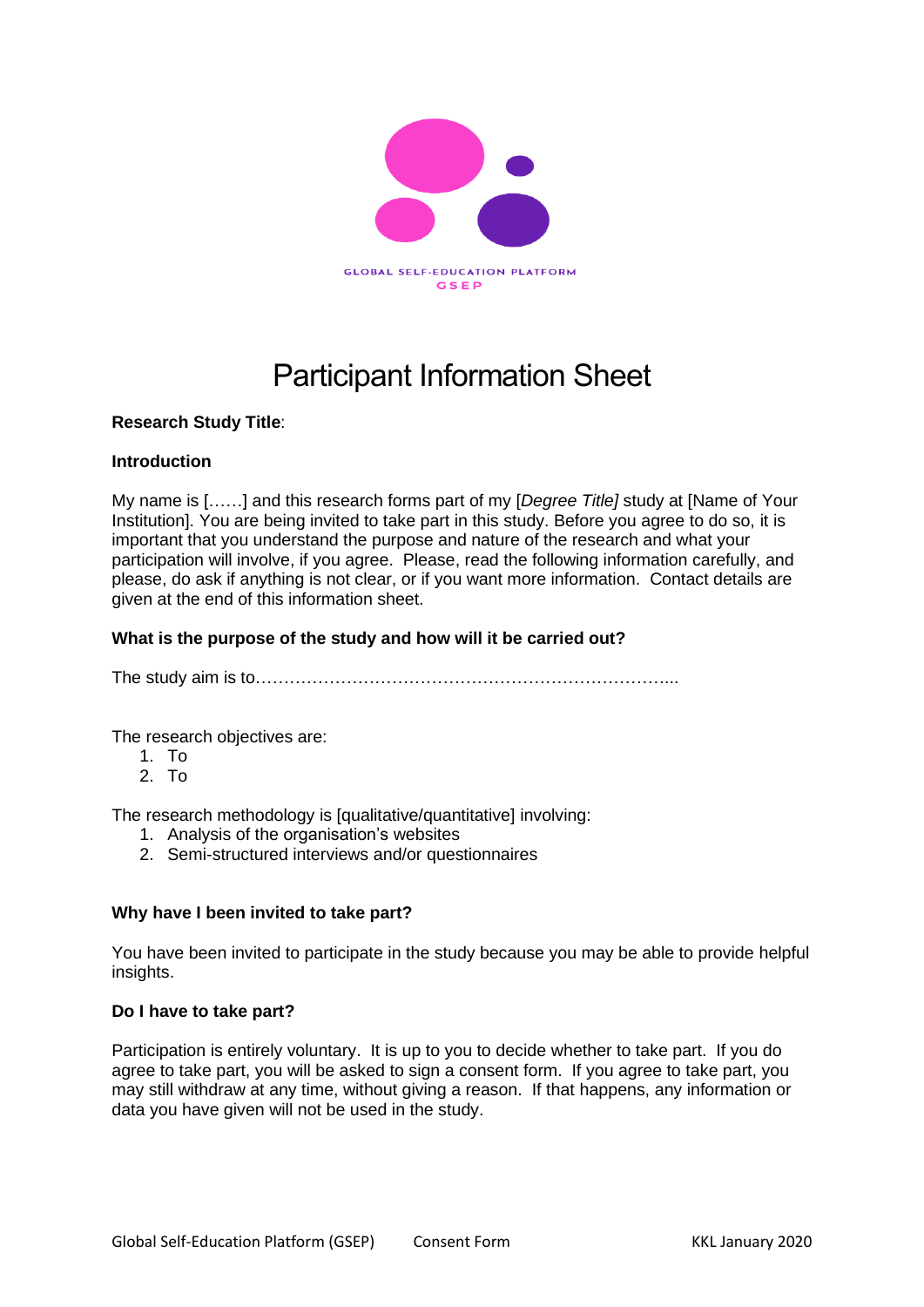# **What will taking part involve?**

If you agree to take part, you will choose how you would like to take part in the consent form. Then a brief summary of the questions will be emailed to you. The anticipated time for the interview will last approximately [insert time duration] which will be digitally recorded and transcribed to hard copy. You will be provided a copy of your transcript and be able to provide written comments on this.

#### **Will my participation be confidential?**

All the information about you collected during the study will be kept strictly confidential. Data will be stored in accordance with the Data Protection Act. The only person who will know about you is the researcher*.* However, information supplied may be looked at by supervisors and/or examiners for transparency in the research process.

#### **What will you do with the results of the research?**

The results will be incorporated into my research project and any academic publications or presented at a conference.

#### **What happens next?**

Thank you for reading this information sheet. If you agree to take part

There is a consent form to fill in and return (please scan and attach via email).

After the consent form is *returned,* you will be given a copy of the consent form to keep.

At the interview, you will be given another opportunity to ask any questions you may have regarding the study.

If you wish to complain about any aspect of how you have been approached or treated with respect to this research study, please contact:

#### **Contact for further information**

If anything is not clear, or if you want more information, please do contact me:

Name: Course: Tel: +44 7 E-Mail: Skype: (if applicable) LinkedIn: (if applicable)